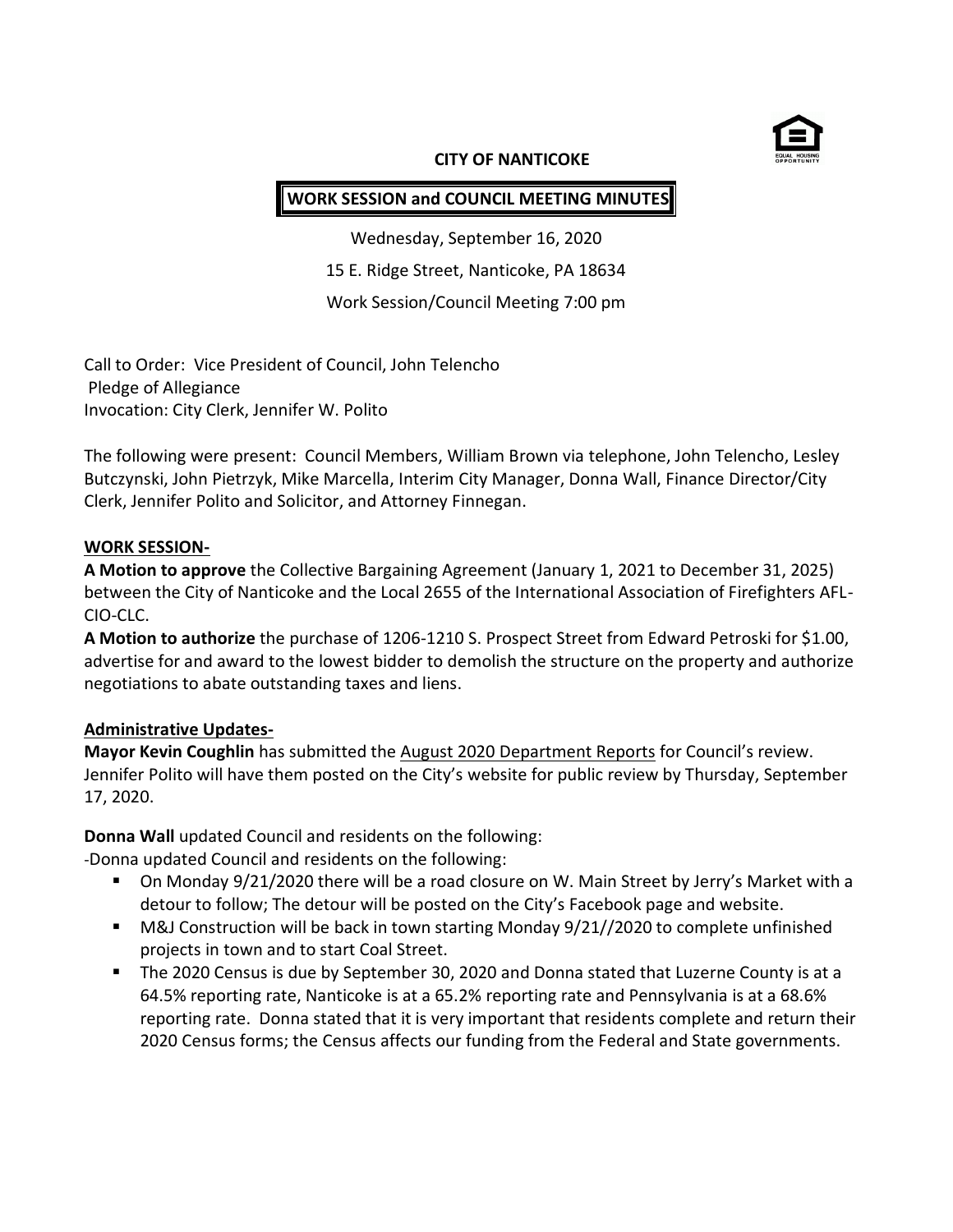**Rick Josefowicz, DPW Foreman,** gave an update on the soft dig done on East Main Street and East Spring Street. Rick stated the storm drain was broken and that is what is causing the constant sinking. The City's DPW crews fixed the broken drain pipe which cost the City \$4,900.00. Rick stated if a contractor was called in to fix the issue, it would have cost over \$11,000.00. Rick stated that the City was audited for the MS-4 Stormwater requirements and the City passed in all areas. Mr. Hank Marks replied that the City's DPW Department is doing a great job with a small crew. Rick also mentioned 3 of the 4 new Welcome Signs are installed.

**Police Chief Mike Roke** updated the Council and Residents on the additional speed control done on the opposite side of Hanover Street. He stated that out of 4900 vehicles the sign recorded 119 of the vehicles were over the speed limit. Dorothy Weolfolk stated the sign is helping and she sees a difference in the number of speeders. Dorothy thanked the City for addressing this issue. Mr. Lou Gianuzzi asked if the sign can be put on a poll and Mike said yes it can. Mr. Ron Knapp thanked Chief Roke for looking into his suggestion and purchasing a speed recording sign. Mr. Knapp asked Rick if the new backhoe that the City purchased has been helpful with fixing the stormwater issues in town and Rick replied yes. Mr. Knapp thanked the City for following up on his comments about the property on S. Prospect Street and demolishing the building. Mr. Marks stated he has noticed that City employees are being more cognizant of the resident's complaints and responding to the residents and he thanks them.

**Captain Mark Boncal** informed Council and Residents that On Wednesday 9/16, the FDNY Fire Riders, comprised of active and retired New York City Firefighters, made their annual trip to Nanticoke to visit the 9/11 Walk of Honor at LCCC PSTI and the 9/11 Memorial at Nanticoke City Fire Headquarters. **Rob [Carlo](https://www.facebook.com/robert.carlo.714?__cft__%5b0%5d=AZV64vEITl4VJARp2baUWt56Q0ClkMSUaMiY9gk5avAEyYYgeLzoRrviX8rY7wbOGKOjkCFFct_rn1PXdXWa4PW7sY6pQzdT-xSuymn0i1BdMQhKGBhUL4f8usG4QqhSoogCkiaYcPeKCd3Din-xYfaNCdH6y5Waz9Mg-sCCstsVeQ&__tn__=-%5dK-R)**, retired FDNY, coordinates this trip to honor his brother, Michael Carlo, FDNY Engine 230, who perished at the World Trade Center on September 11, 2001.

**A Motion** was made by Councilmember Butczynski, seconded by Councilmember Marcella to adjourn the work session. Motion carried unanimously.

## **REGULAR MEETING** Comments from the Public agenda items only.

**Mr. Gregory Tresesniowski** began to discuss his lack of parking issue on Main Street by the Armory since the new "No Parking" signs were installed. Vice President Telencho informed Gregory that this is not the time during the meeting to discuss this and we will get back to him later in the meeting.

# **Old Business**

**A Motion** to approve the Collective Bargaining Agreement (January 1, 2021 to December 31, 2025) between the City of Nanticoke and the Local 2655 of the International Association of Firefighters AFL-CIO-CLC was made by Councilmember Butczynski, seconded by Councilmember Pietrzyk. Motion carried 3-2 in favor of approving the Agreement.

Mr. Marks asked for more information about the Agreement and Vice President Telencho stated we can not discuss the details until the Agreement is signed by all parties involved. Mr. Marks expressed his discontent with that answer.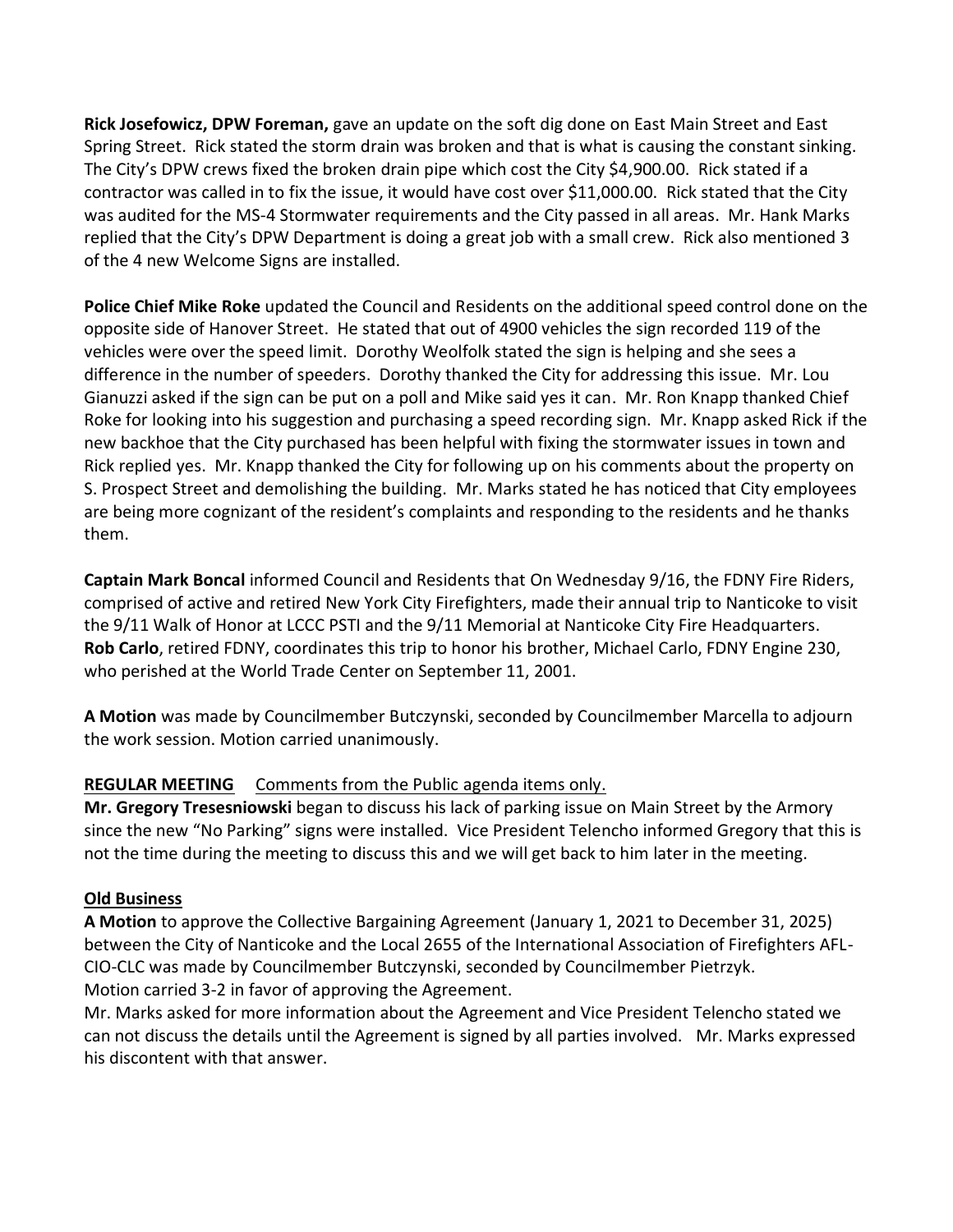**Discussion** regarding Dave Alberola's advertising benches led to all parties agreeing to give Mr. Alberola 15 more days to fix the benches or remove them and void the lease agreement. In 15 days if he does not comply, the City DPW Department will remove the benches and the lease will be voided by the City due to non-compliance by Mr. Alberola. This is it, no further requests will be made after the 15 days.

# **New Business**

**A Motion** to approve the September 2, 2020 minutes was made by Councilmember Marcella seconded by Councilmember Butczynski.

Motion carried 4-1. President Brown abstained.

**A Motion** to approve the payment of the bills in the amount of \$229,253.43 (Payroll(s) \$107,702.91 and Payables \$121,550.52) was made by Councilmember Marcella, seconded by Councilmember Pietrzyk.

Motion carried unanimously.

**A Motion to authorize** the purchase of 1206-1210 S. Prospect Street from Edward Petroski for \$1.00, advertise for and award to the lowest bidder to demolish the structure on the property and authorize negotiations to abate outstanding taxes and liens was made by Councilmember Marcella, seconded by Councilmember Butczynski.

Motion carried unanimously.

# **COMMENTS FROM THE PUBLIC –**

**Mr. Gregory Tresesniowski** continued to discuss his lack of parking issue on Main Street by the Armory since the new "No Parking" signs were installed. He stated he has no place to park; the Armory does not allow people to park in their lot anymore and the Police Chief stated I have to park up pass the CVS on Kosciuszko Street replied Mr. Tresesniowski. Mr. Tresesniowski said he is disabled; I can't walk far and can't carry heavy items for long periods of time so parking far from my home is not an option. Mr. Tresesniowski submitted pictures to show that other areas on Main Street have people parking on the road or sidewalks. Mr. Tresesniowski stated he heard this is a political decision and asked for this issue to be resolved.

**Mr. Lou Gianuzzi** stated his questions regarding Dave Alberola and the benches have been previously addressed and answered.

**Mr. Ron Knapp** asked if the City puts out an RFP for a Towing Contact for auto accidents in town and Chief Mike Roke stated we do not have any contracts for towing services within the City. Mr. Knapp replied the City should because that requires that all debris from the accident must be cleaned up by the towing company. Chief Roke said the towing companies do cleanup and Mr. Knapp stated a bumper has beeen in the road for days. Chief Roke stated it may not be from an accident, it could have just fallen off of a vehicle. Chief Roke stated in all of his experience he has never seen an accident that was not cleaned up by the towing company. Mr. Knapp asked about the forming of the Blight Committee and Vice President Telencho stated that will be dicussed under announcements. Mr. Knapp asked about the dissolving of the sign committee and Vice President Telencho stated that will be dicussed under comments from Councilmembers.

**Mr. Hank Marks** opened by saying "We the People are holding a taxpayer meeting". Mr. Marks referred to the Firemen's Agreement and asked "What are they getting"? Vice President Telencho stated we can't disclose that information until it is signed by the Union and the City. Mr. Marks replied